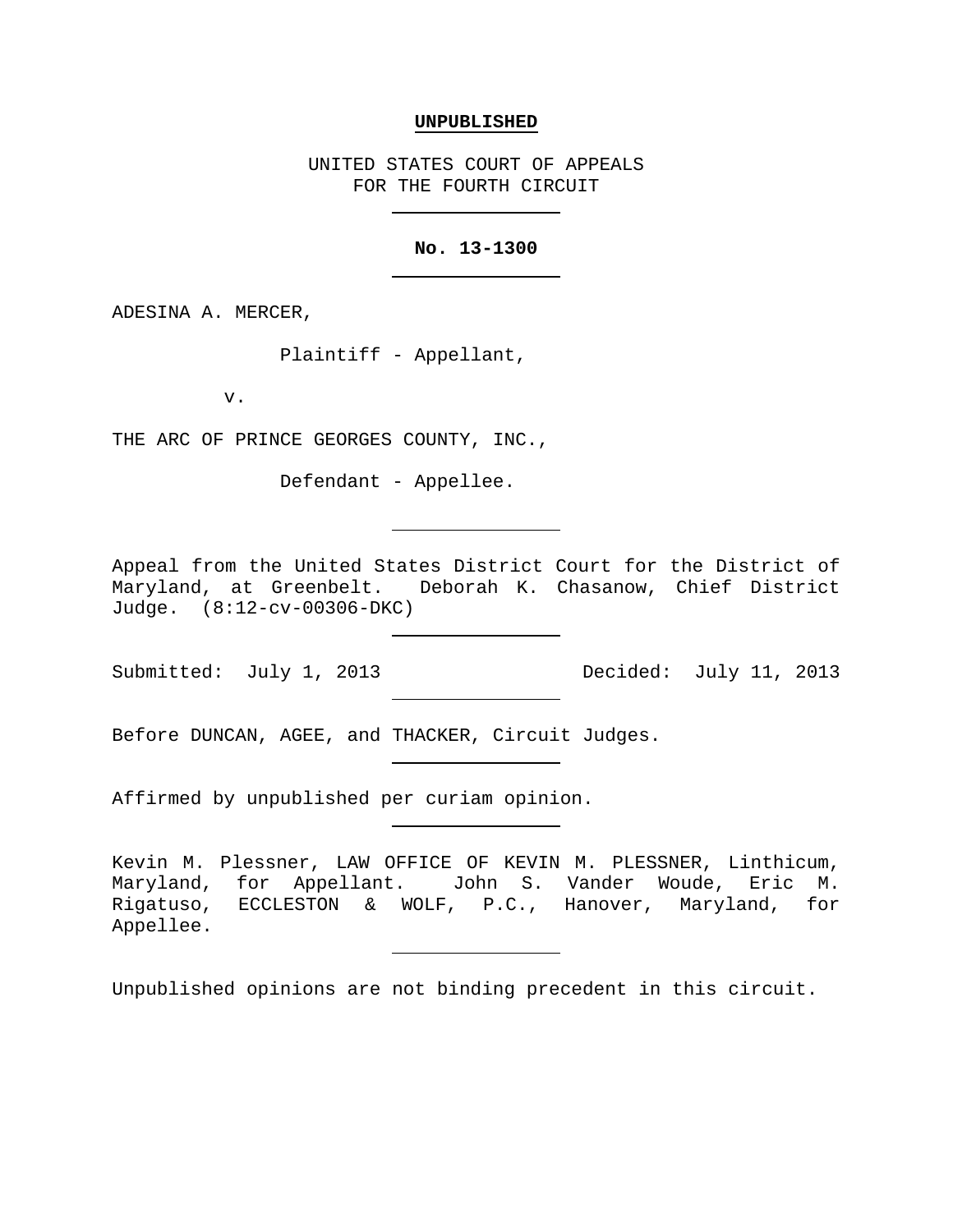PER CURIAM:

Adesina A. Mercer appeals the district court's grant of summary judgment to her former employer, The Arc of Prince George's County, Inc., (hereinafter "The Arc"), on her claims for interference and retaliation, in violation of The Family and Medical Leave Act of 1993 ("FMLA"), 29 U.S.C. §§ 2601 et seq. For the reasons set forth below, we affirm.

I.

The Arc is a private non-profit organization in Maryland that provides programs and services to individuals with developmental disabilities. The Arc employed Mercer as a fulltime Finance and Benefits Coordinator in July 2004, a position she held until The Arc terminated her employment in March 2011. Mercer's job responsibilities included "applying for and processing initial applications for benefits for [The Arc's clients] under the Food Stamp Program and Social Security," as well as "apply[ing] for and process[ing] renewals and redeterminations for benefits under these programs." (J.A. 15- 16.)

In May 2007, The Arc placed Mercer on conditional employment status due to poor work performance and time management. It returned her to regular status the following month.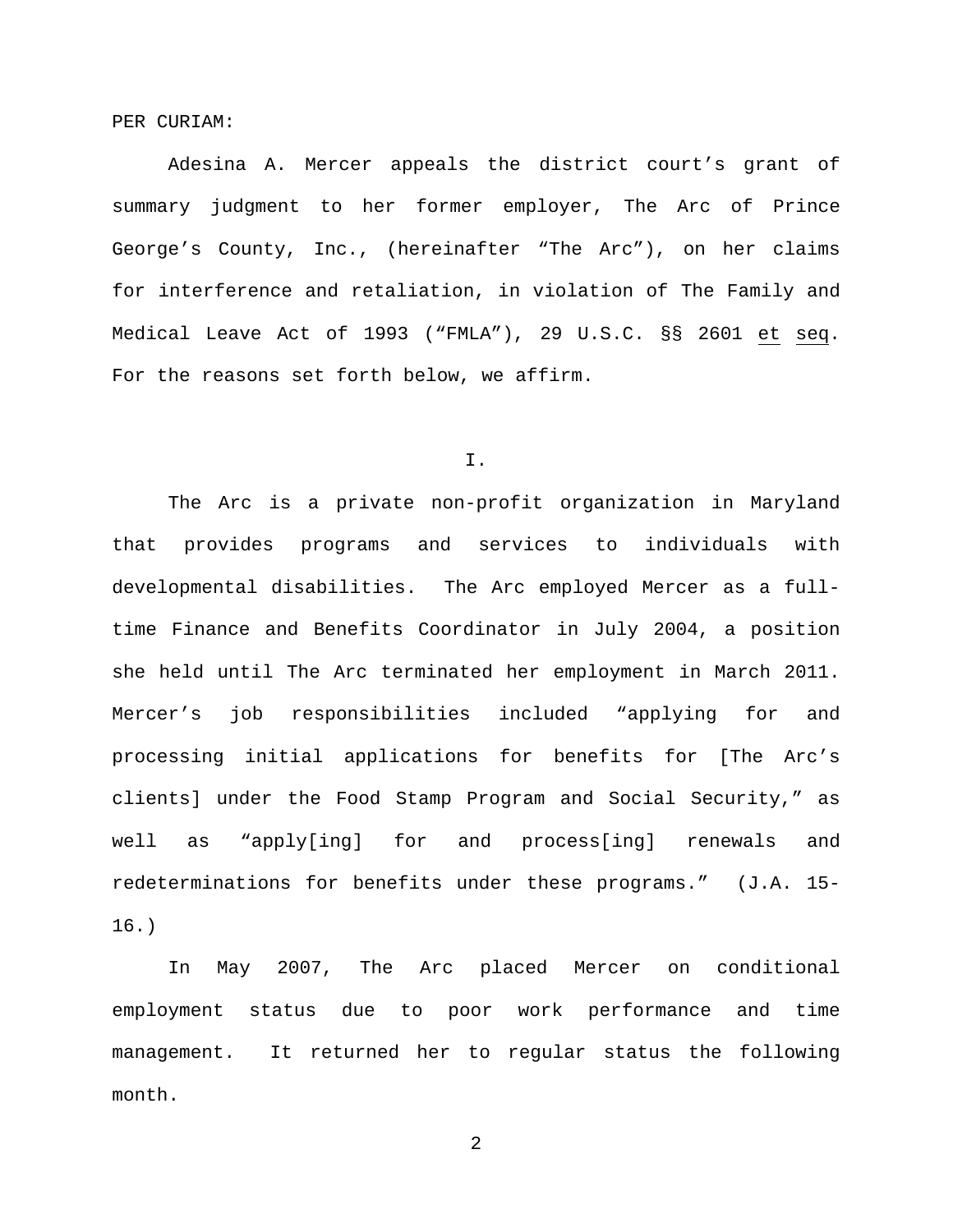While Mercer was on medical leave in the spring of 2009, Mercer's co-workers performed her responsibilities and discovered that many of The Arc's food-stamp-eligible clients were no longer receiving benefits. When Mercer returned to work, she was instructed to ensure that the necessary paperwork was submitted to renew those clients' benefits.

In October 2010, The Arc performed Mercer's annual review. She received marks indicating "satisfactory" performance – twos on a four-point scale – on thirteen of the fourteen categories, and "above average" (a 3) on one category. (J.A. 35-36.) In November and December 2010, The Arc again learned that some food-stamp-eligible clients were no longer receiving those benefits. Mercer was given a list of each of those clients and was instructed to pursue reinstatement of those benefits. Mercer describes this correspondence as "routine communications that are not reprimands" due to clients' benefits frequently lapsing for brief periods while the requisite documentation was being compiled. (J.A. 33.)

In January 2011, Mercer was involved in an automobile accident that left her severely injured and unable to work. She took FMLA leave from January 31 until February 22. While Mercer was on leave, Mercer's co-workers performed her job responsibilities. In the process of doing so, they discovered and told supervisors at The Arc that many more eligible clients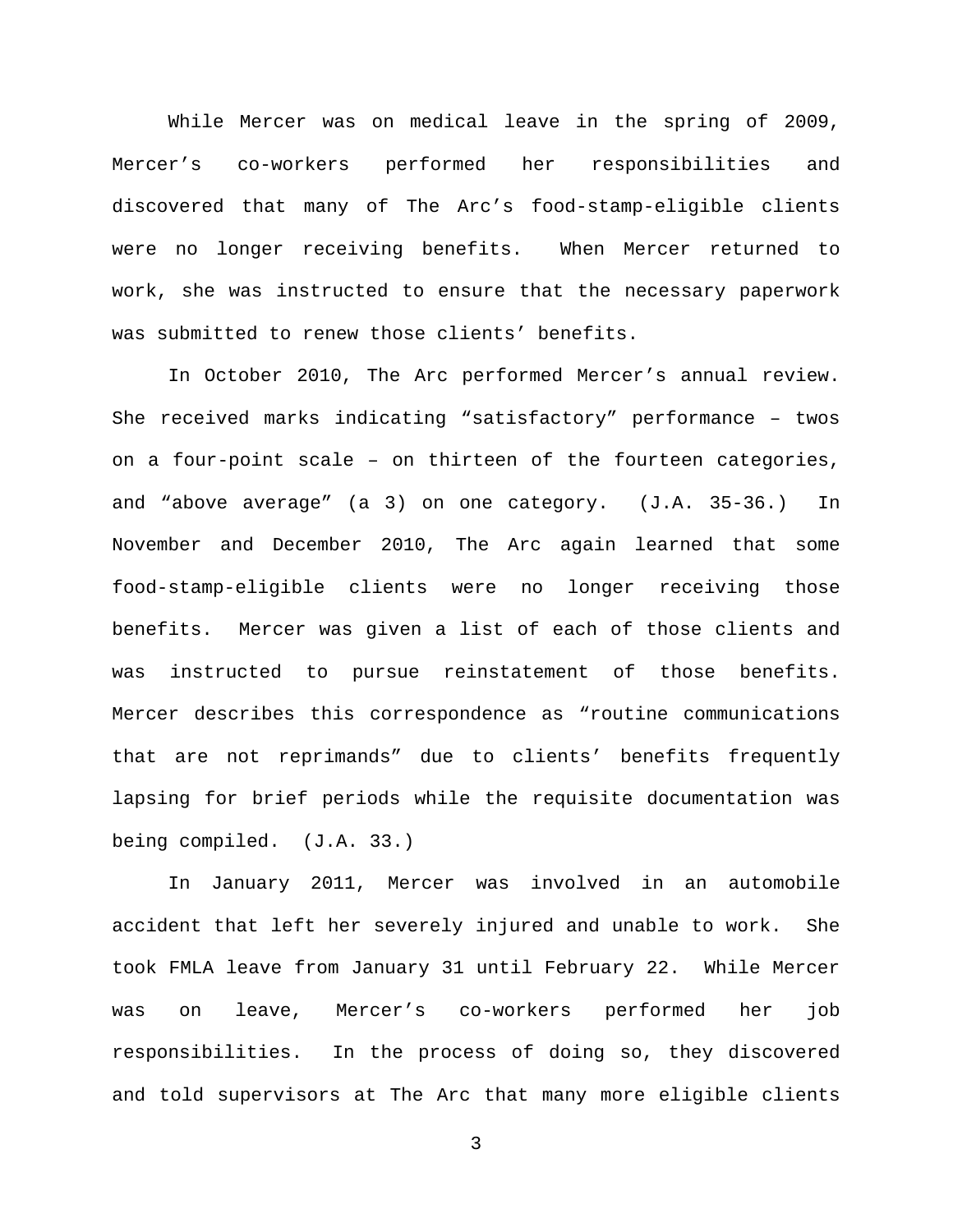were no longer receiving benefits due to Mercer's failure to submit renewal or redetermination requests over an extended period of time prior to her taking FMLA leave.

When Mercer returned to work on February 22, she was immediately placed on administrative leave "due to unsatisfactory job performance and incomplete paperwork" while The Arc performed further investigation into the problem. (J.A. 28.) At the end of the five-day administrative leave period, Mercer took additional FMLA leave to March 14.

During the course of The Arc's investigation, it determined that Mercer "had grossly deviated from her job's requirements by failing to obtain and maintain Food Stamp benefits for 99 of the 160 [eligible clients of The Arc]." (J.A. 17.) On March 23, 2011, The Arc notified Mercer by letter that it was terminating her employment "due to unsatisfactory job performance" and that she was "considered not in good standing and [was] ineligible for rehire." $1 \quad (\text{J.A. 31.})$  $1 \quad (\text{J.A. 31.})$ 

Mercer filed a complaint in the United States District Court for the District of Maryland alleging that the termination

<span id="page-3-0"></span><sup>&</sup>lt;sup>1</sup> Mercer contends she received this letter while still on FMLA leave. The record only indicates that she requested FMLA leave through March 14. It is not clear whether she was still on leave at this time or not, but for purposes of our review on summary judgment, we will assume she was still on FMLA leave at the time of her termination of employment.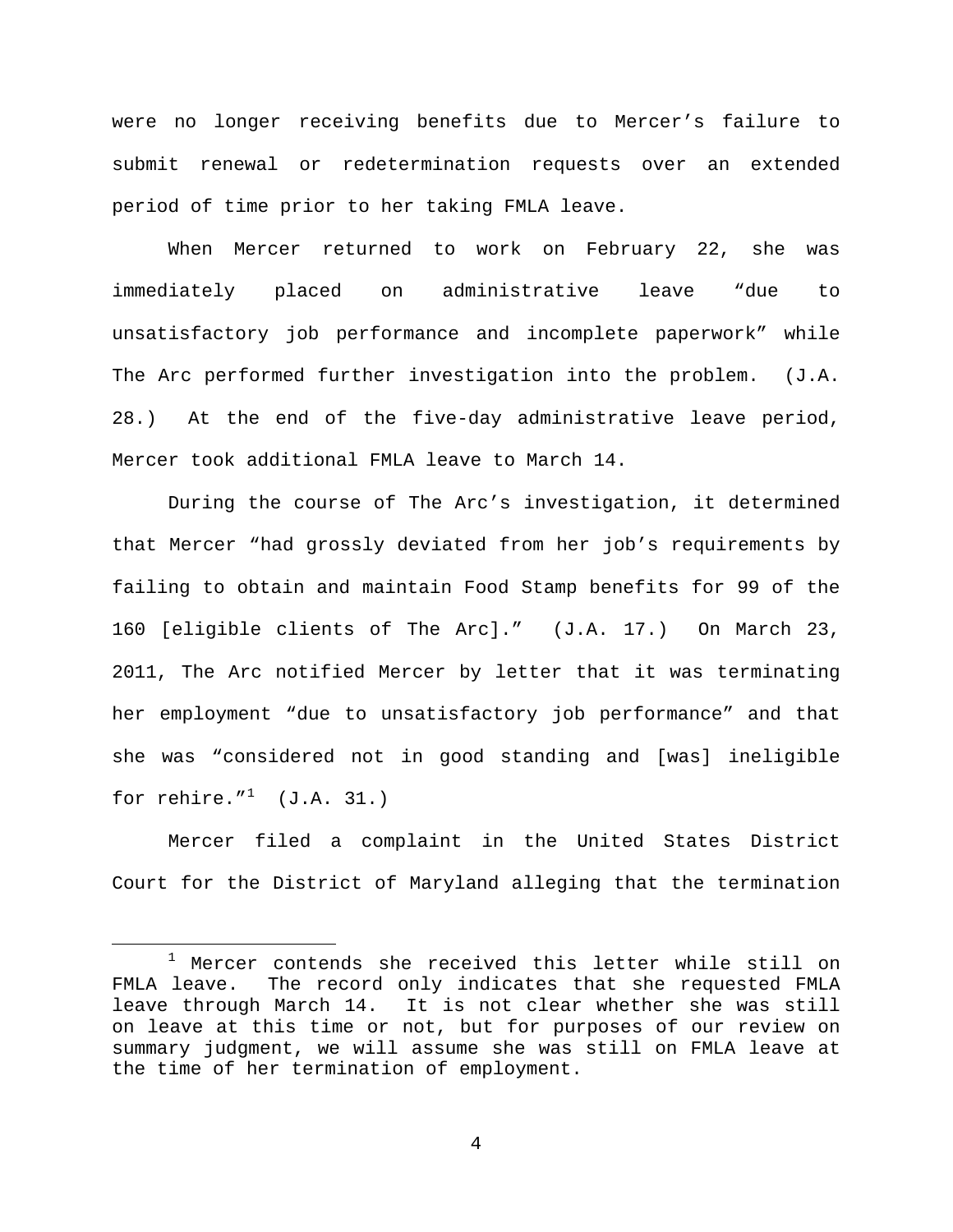of her employment constituted unlawful interference with and retaliation against the exercise of her rights under the FMLA. $^2$  $^2$ She sought, inter alia, declaratory and injunctive relief, including reinstatement and damages for back pay and lost benefits.

The Arc moved to dismiss for failure to state a claim, or, in the alternative, for summary judgment. The record before the court included Mercer's job description from when she was hired in 2004, several documents relating to job performance including Mercer's October 2010 performance review, documents Mercer submitted for purposes of taking FMLA leave, the February 2011 letter placing Mercer on administrative leave, and the March 2011 letter terminating Mercer's employment. Each party also submitted one affidavit. The Arc's Human Resources Director, Audrey Weaver, described Mercer's employment with The Arc, her FMLA leave, The Arc's discovery of "unopened and unprocessed redeterminations discovered in [Mercer's] office," the decision to place her on administrative leave pending an investigation, the conclusions The Arc reached as a result of that investigation, and the decision to terminate Mercer's employment. (J.A. 15-18.) Mercer's affidavit described her

<span id="page-4-0"></span> $2$  The complaint also alleged retaliatory discharge in violation of state public policy, but Mercer voluntarily dismissed that claim.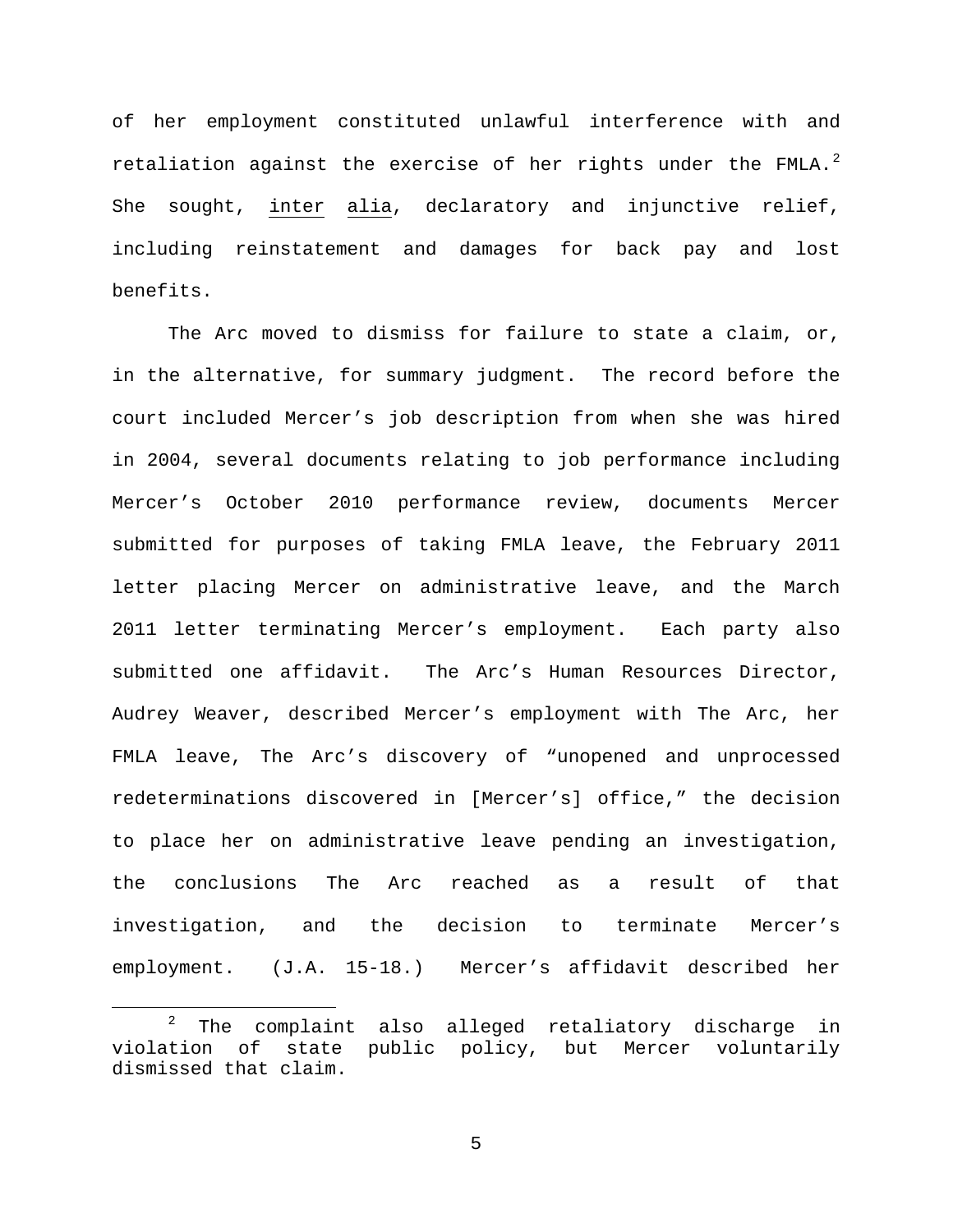taking FMLA leave, stated that she had "always received positive performance evaluations," denied that she failed to perform her job adequately, explained why she was not responsible for "routine . . . lapse[s] in [clients] receiving Food Stamp benefits," and stated that she had not been told about the specific reasons why she was placed on administrative leave and then fired until after the decisions had been made. (J.A. 32- 34.)

The district court granted The Arc's motion for summary judgment on both FMLA claims. The court concluded that the undisputed evidence showed that Mercer was entitled to take FMLA leave and also that she "failed to perform her duties satisfactorily before she took that leave." (J.A. 47.) Thus, because Mercer would not have been entitled to keep her job even had she not taken FMLA leave, she could not show that The Arc interfered with her FMLA rights. Turning to Mercer's retaliation claim, the district court concluded that Mercer failed to establish that The Arc's proffered explanation for her termination of employment was pretext for FMLA retaliation.

Mercer noted a timely appeal and we have jurisdiction under 28 U.S.C. § 1291.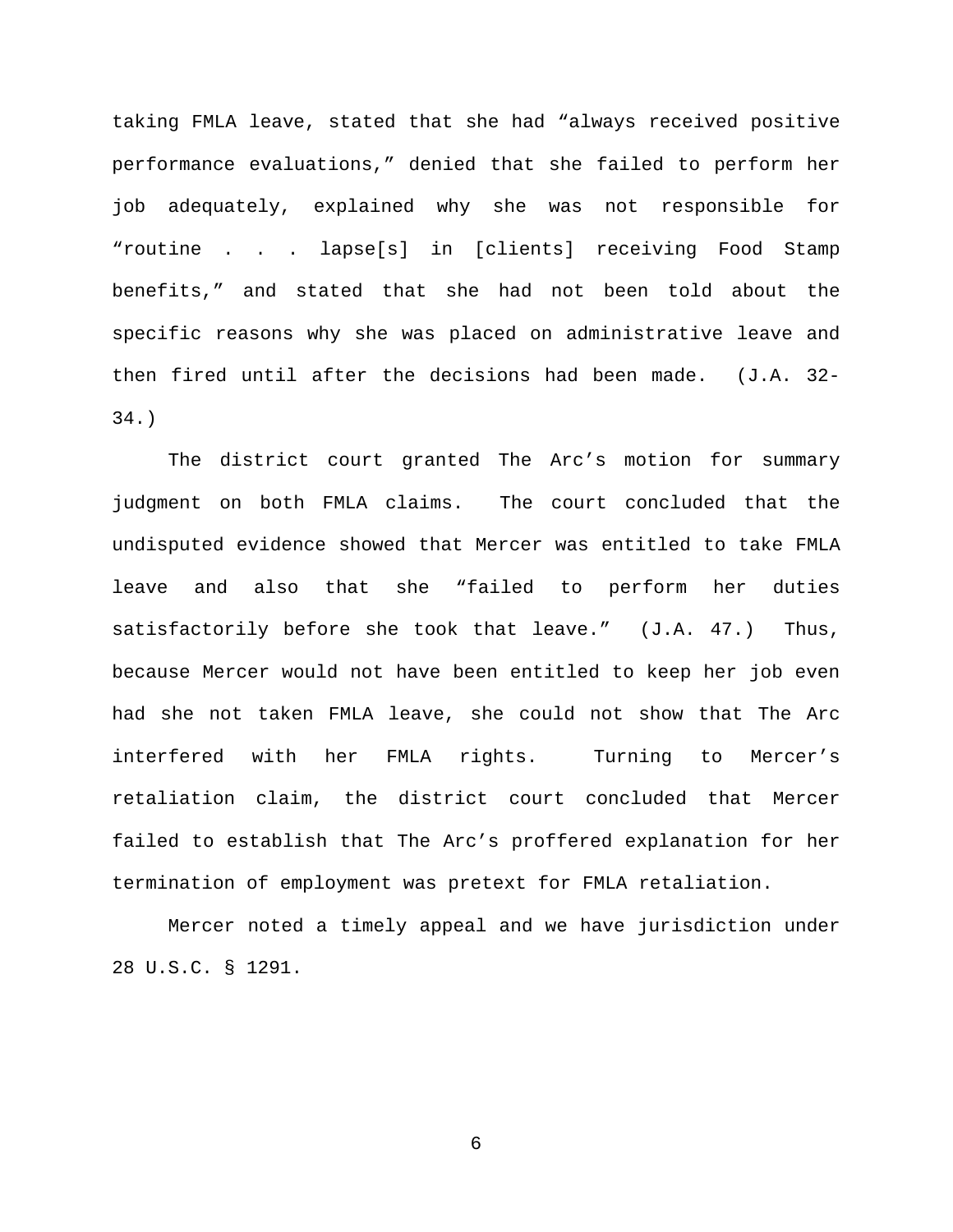We review the district court's grant of summary judgment de novo. Summary judgment is appropriate if, viewing the facts in the light most favorable to the non-moving party, "there is no genuine dispute as to any material fact and the movant is entitled to judgment as a matter of law." Fed. R. Civ. Pro. 56(a); Henry v. Purnell, 652 F.3d 524, 531 (4th Cir. 2011) (en banc).<sup>[3](#page-6-0)</sup> Accordingly, we view "all facts and reasonable inferences in the light most favorable to" Mercer, Purnell, 652 F.3d at 531, in order to determine "whether a fair-minded jury could return a verdict for the plaintiff on the evidence presented. The mere existence of a scintilla of evidence in

<span id="page-6-0"></span><sup>&</sup>lt;sup>3</sup> Throughout her opening brief, Mercer challenges the district court's judgment by referring to legal principles applicable to a motion to dismiss under Federal Rule of Civil Procedure 12(b)(6). While The Arc moved for both dismissal under Rule 12(b)(6) and for summary judgment, the district court ruled on and decided this case solely on The Arc's motion for<br>summary judgment. Accordingly, the principles applicable to Accordingly, the principles applicable to Rule 12(b)(6) motions, including the "plausibility" of Mercer's claims applying the analysis of Ashcroft v. Iqbal, 556 U.S. 662 (2009), and Bell Atl. Corp. v. Twombly, 550 U.S. 544 (2007), are irrelevant to determining whether the district court<br>appropriately qranted The Arc summary judqment. Similarly, we appropriately granted The Arc summary judgment. apply the standards applicable to summary judgment and rely not on the allegations in the complaint but on the materials in the record, viewed in the light most favorable to Mercer. See Fed. R. Civ. Pro. 56(c); Lujan v. Defenders of Wildlife, 504 U.S. 555, 561 (1992) (discussing difference between motion to dismiss analysis and summary judgment analysis); Anderson v. Liberty Lobby, Inc., 477 U.S. 242, 248-55 (1986) (discussing summary judgment analysis).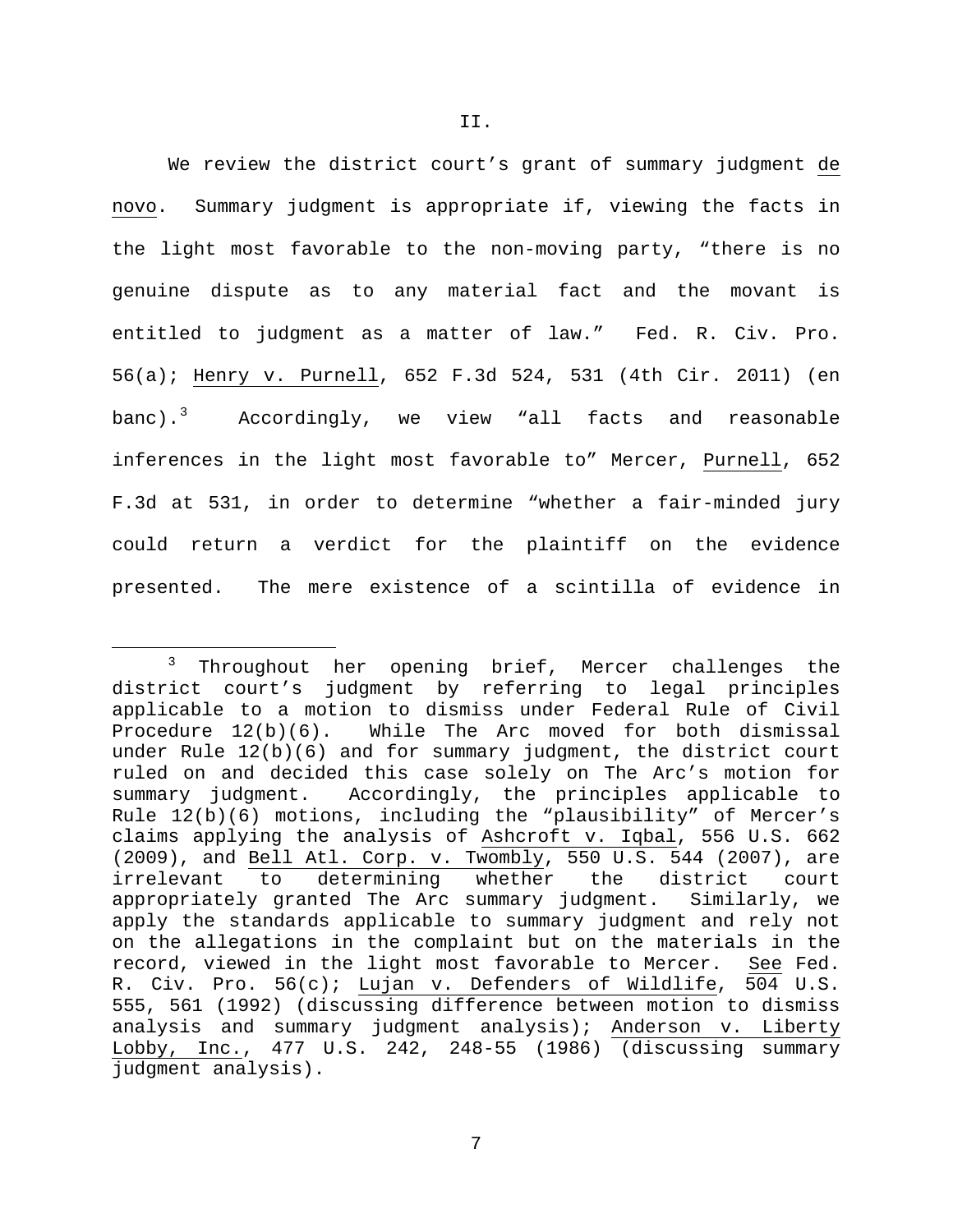support of [Mercer's] position will be insufficient; there must be evidence on which the jury could reasonably find for [her]." Anderson v. Liberty Lobby, Inc., 477 U.S. 242, 252 (1986).

# III.

Mercer raises three central arguments in this appeal. First, that the district court erred in dismissing her interference claim because a genuine issue of material fact exists as to whether she was entitled to reinstatement upon her return from FMLA leave. Second, that the district court erred in dismissing her retaliation claim because a genuine issue of material fact exists with respect to whether The Arc's proffered explanation for its decision was pretext for terminating her employment due to taking FMLA leave. And, third, that the district court erred in dismissing Mercer's complaint prior to affording her the opportunity to conduct discovery. We address each argument in turn.

### A.

The FMLA allows certain employees to take "12 work weeks of leave" during a twelve-month period for a qualifying health condition that makes the employee "unable to perform the functions of" her job. 29 U.S.C.  $\S$  2612(a)(1)(D). It is "unlawful for any employer to interfere with, restrain, or deny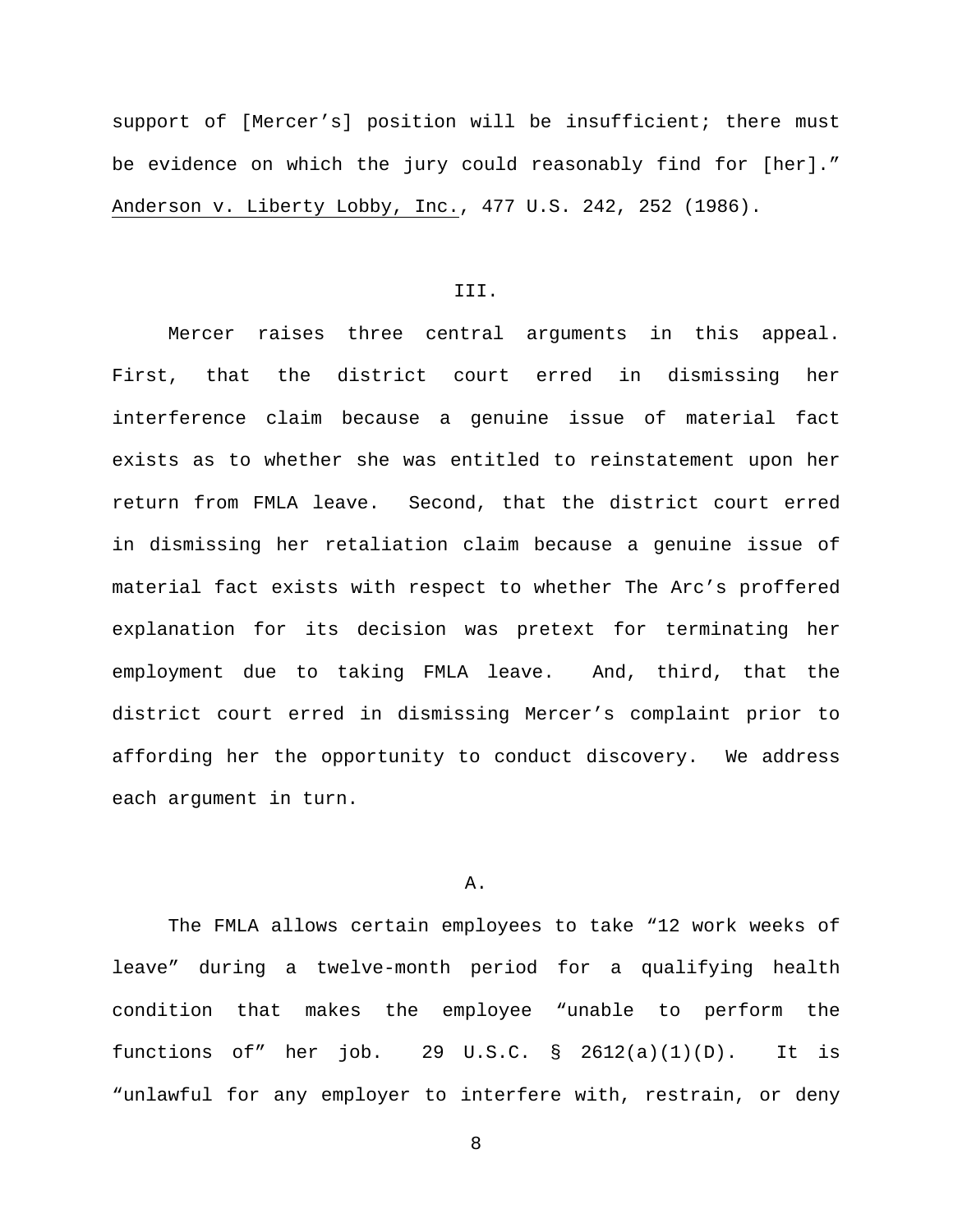the exercise of or the attempt to exercise, any right provided under" the FMLA, 29 U.S.C. § 2615, and an employee has a cause of action against her employer under § 2617 when she can prove the employer interfered with her exercise of FMLA rights and caused prejudice thereby. Ragsdale v. Wolverine World Wide, Inc., 535 U.S. 81, 89 (2002). However, "the FMLA does not require an employee to be restored to his prior job after FMLA leave if he would have been discharged had he not taken leave." Yashenko v. Harrah's NC Casino Co., LLC, 446 F.3d 541, 547 (4th Cir. 2006) (citing 29 C.F.R. § 825.216(a) ("An employee has no greater right to reinstatement . . . than if the employee had been continuously employed during the FMLA leave period.")).

Mercer contends the district court erred in dismissing her FMLA interference claim because a genuine issue of material fact exists as to whether she would have been terminated from her employment if she had not taken FMLA leave. In support of her argument, Mercer points to her favorable performance reviews up to and including in October 2010; she questions The Arc's affiant Audrey Weaver's knowledge of her employment history and job performance; she describes her job responsibilities and asserts that she adequately performed her work; she explains why occasional lapses in clients' benefits were "routine," and not attributable to poor performance on her part; and she contends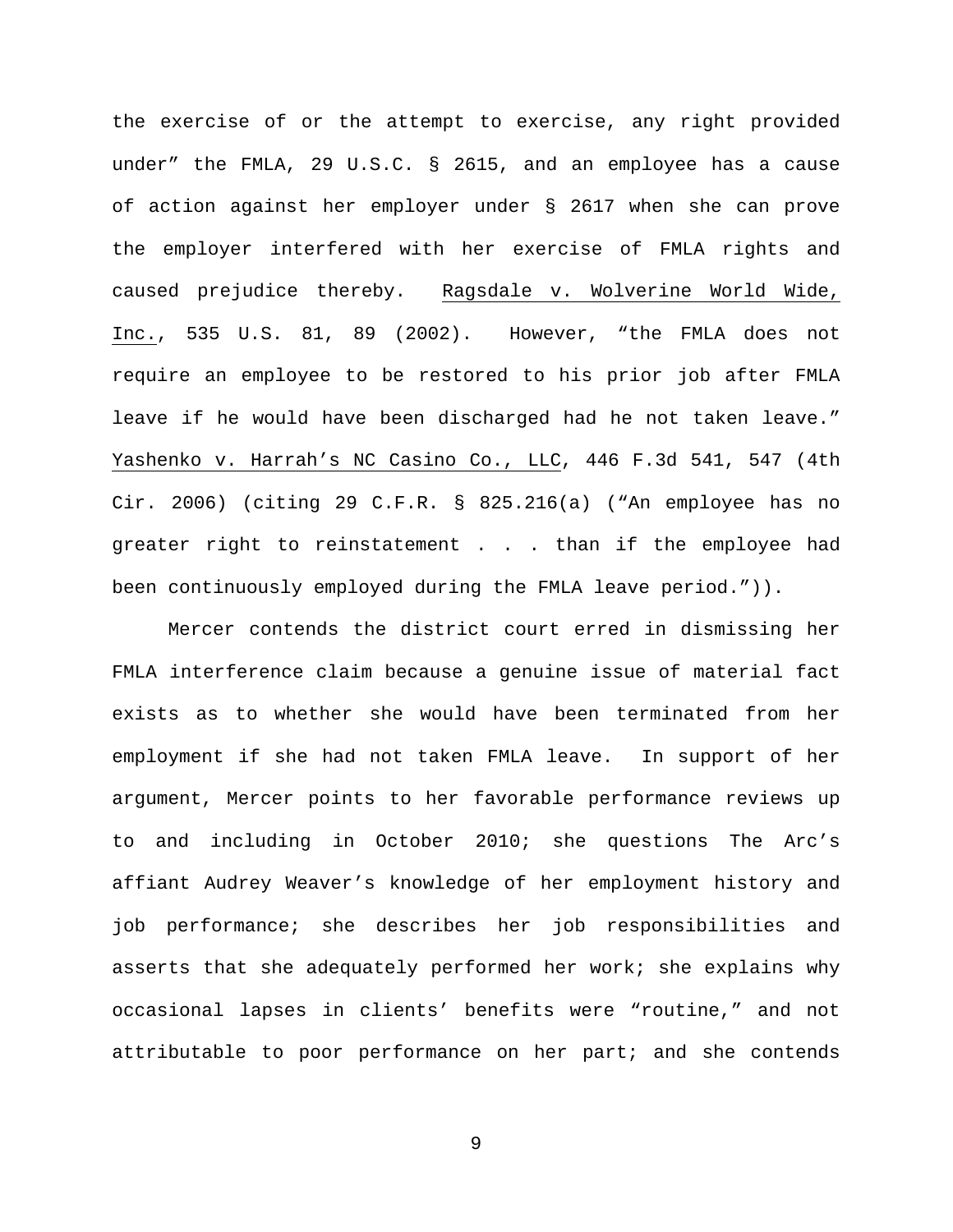she did not learn the specific grounds for The Arc's decision until well after she was notified her employment was terminated.

Mercer's arguments lack support in the record. As noted, being on FMLA leave does not provide an employee any greater rights than he or she would have had without taking leave, and an employee's right to reinstatement is not absolute. Id. at 549; 29 C.F.R. § 825.216(a). An employer has discretion to discipline or terminate the employment of an at-will employee for poor performance regardless of whether the employer's reason for terminating the employment was discovered while the employee is taking FMLA leave. See e.g., Yashenko, 446 F.3d at 549-50 (holding that an employer does not interfere with the exercise of FMLA rights where it reorganizes during an employee's leave and eliminates that employee's position as a result of legitimate non-FMLA leave concerns); Laing v. Fed. Express Corp., 703 F.3d 713, 723-24 (4th Cir. 2013) ("[T]he FMLA does not preclude an employer from placing an employee on an investigatory suspension upon her return from [FMLA] leave if it would have taken the same action had the employee never taken leave in the first place."); Kariotis v. Navistar Int'l Transp. Corp., 131 F.3d 672, 680-81 (7th Cir. 1997) (holding that an employer does not interfere with the exercise of FMLA rights where it terminates an employee's employment based on the employer's honest belief that the employee is not taking FMLA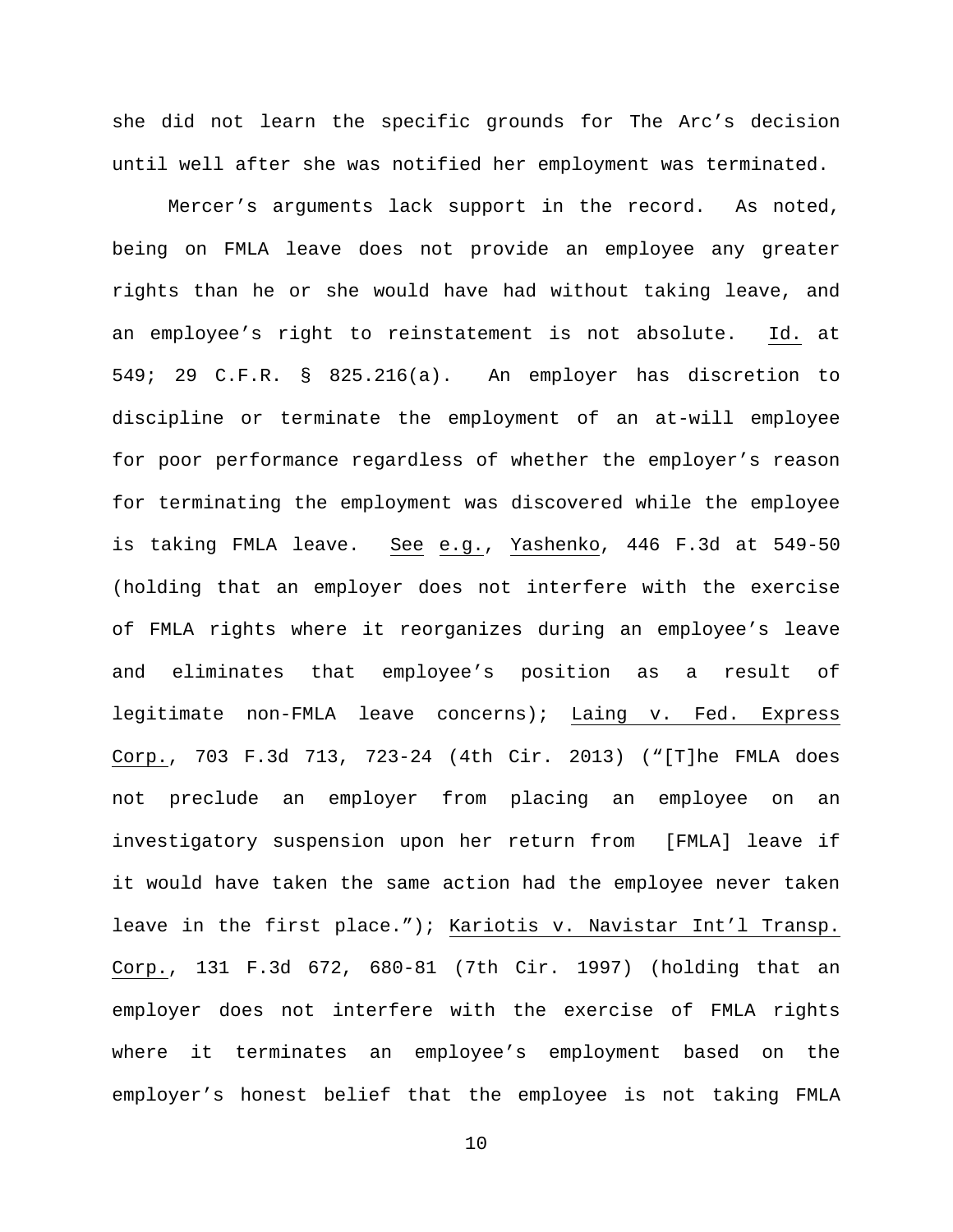for an approved purpose); see also Throneberry v. McGehee Desha Cnty. Hosp., 403 F.3d 972, 977 (8th Cir. 2005) ("The FMLA simply does not force an employer to retain an employee on FMLA leave when the employer would not have retained the employee had the employee not been on FMLA leave."). While Mercer's poor performance may not have been known to The Arc absent her FMLA leave period, we agree with the Seventh Circuit that "[t]he fact that the leave permitted the employer to discover the problems [with an employee's performance] can not logically be a bar to the employer's ability to fire the deficient employee." Kohls v. Beverly Enters. Wis., Inc., 259 F.3d 799, 806 (7th Cir. 2001).<sup>[4](#page-10-0)</sup> Thus, the fact that Mercer had previously received satisfactory performance reviews does not negate The Arc's ability to terminate her employment upon the discovery of previously unknown poor performance. This is so even if The Arc discovered the basis for terminating Mercer's employment while she was on FMLA leave.

None of Mercer's contentions create a genuine issue of material fact as to the reason why The Arc terminated her employment. The Arc has provided evidence that it would have

<span id="page-10-0"></span><sup>&</sup>lt;sup>4</sup> We have not yet held which party bears the burden of proof in an FMLA interference claim; however, once again we need not resolve that issue here because, regardless of who bears the burden, Mercer's claim cannot succeed. See Yashenko, 446 F.3d at 549 (discussing circuit split on this issue).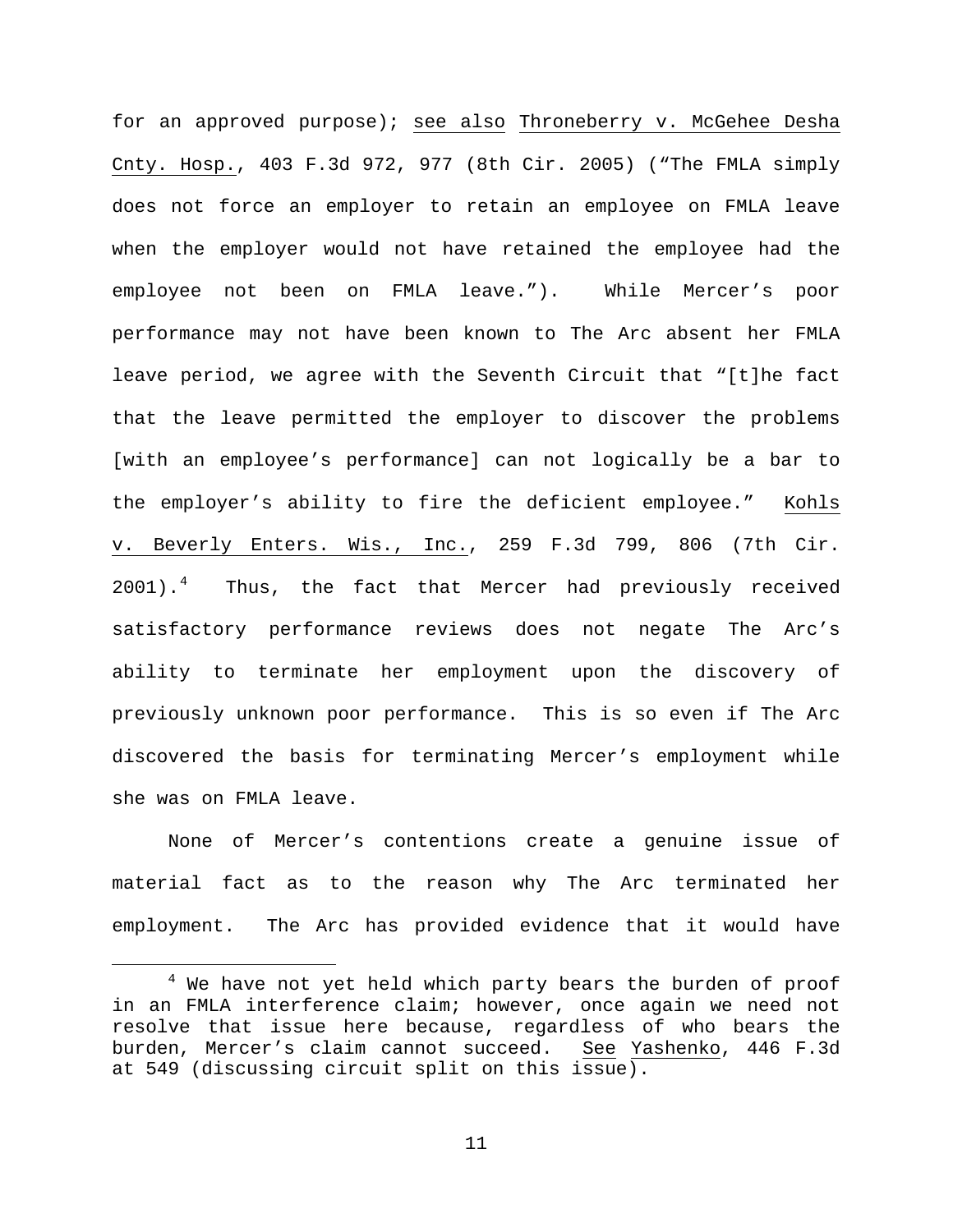terminated Mercer for poor performance regardless of her FMLA leave, and Mercer has not presented evidence that would allow a jury to conclude otherwise. See Lujan v. Nat'l Wildlife Fed'n, 497 U.S. 871, 888 (1990) ("In ruling upon a Rule 56 motion, a District Court must resolve any factual issues of controversy in favor of the non-moving party only in the sense that, where the facts specifically averred by that party contradict facts specifically averred by the movant, the motion must be denied. That is a world apart from assuming that general averments embrace the specific facts needed to sustain the complaint. [Rule 56] provides that judgment shall be entered against the nonmoving party unless affidavits or other evidence set forth specific facts showing that there is a genuine issue for trial. The object of [Rule 56] is not to replace conclusory allegations of the complaint or answer with conclusory allegations of an affidavit.") (internal quotation marks omitted). Mercer's primary basis for connecting the termination of her employment to her FMLA leave is its timing. While timing is a relevant factor, it will rarely be independently sufficient to create a triable issue of fact. See Simpson v. Office of the Chief Judge of the Cir. Ct., 559 F.3d 706, 713 (7th Cir. 2009) ("Temporal proximity between an adverse employment action and a plaintiff's exercise of her statutory rights will rarely be sufficient in and of itself to create a triable issue."). Mercer also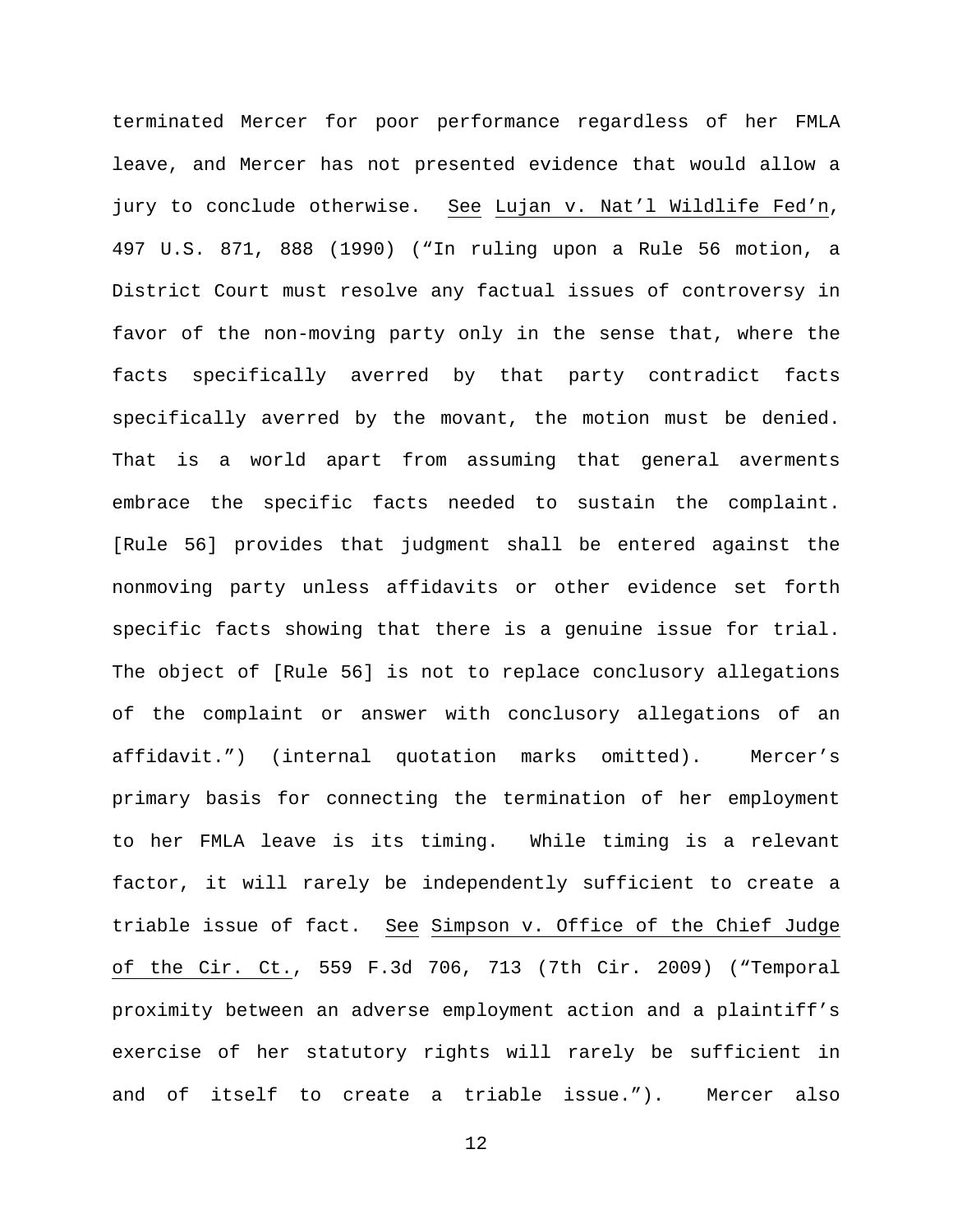speculates that The Arc's proffered reason is not the real reason it terminated her employment, offering her own view that her performance was adequate and explaining that she was not responsible for any lapses in clients' benefits that occurred. However, Mercer's subjective view of her job performance is not sufficient to survive summary judgment. As we have often held,

a

nonmoving party cannot create a genuine issue of material fact through mere speculation or the building of one inference upon another. Rather, a nonmoving<br>party must produce some evidence (more than a party must produce some evidence (more than a "scintilla") upon which a jury could properly find a verdict for the party producing it, upon whom the onus of proof is imposed.

Othentec Ltd. v. Phelan, 526 F.3d 135, 140 (4th Cir. 2008) (internal citation and quotation marks omitted); see also Dockins v. Benchmark Commc'ns, 176 F.3d 745, 749 (4th Cir. 1999) ("[A] plaintiff's own assertions of discrimination in and of themselves are insufficient to counter substantial evidence of legitimate nondiscriminatory reasons for a discharge.") (internal quotation marks omitted). The district court thus did not err in granting The Arc summary judgment on Mercer's FMLA interference claim.

# B.

Turning to Mercer's FMLA retaliation claim, we have previously recognized that because such claims are analogous to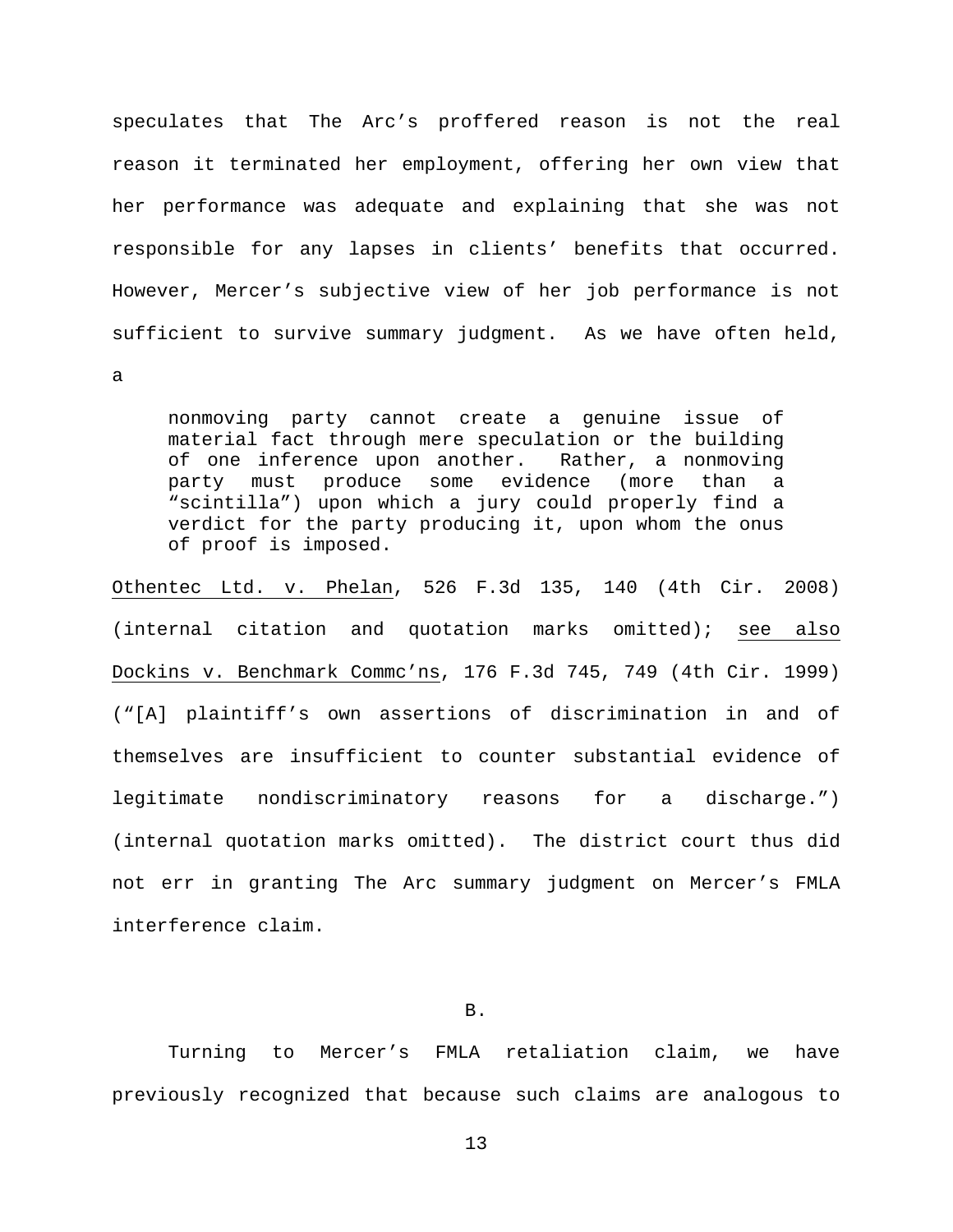Title VII retaliation claims, they can be analyzed under the burden-shifting framework of McDonnell Douglas Corp. v. Green, 411 U.S. 792, 800-06 (1973). Nichols v. Ashland Hosp. Corp., 251 F.3d 496, 502 (4th Cir. 1998). Mercer bears the burden of making a prima facie showing "that [s]he engaged in protected activity, that [Mercer] took adverse action against [her], and that the adverse action was causally connected to [her] protected activity." Cline v. Wal-Mart Stores, Inc., 144 F.3d 294, 301 (4th Cir. 1998). If she makes this prima facie showing, then The Arc bears the burden of offering a nondiscriminatory explanation for its decision to terminate Mercer's employment, and thereafter the burden would return to Mercer to show that The Arc's "proffered explanation is pretext for FMLA retaliation." Nichols, 251 F.3d at 502.

Here, Mercer made a prima facie showing because she took FMLA leave (a protected activity), The Arc terminated her employment (the adverse action), and – given the less onerous burden of making the prima facie case – the closeness in time between the two events demonstrates the requisite causal connection between the two events. See Yashenko, 447 F.3d at 551 ("While evidence as to closeness in time 'far from conclusively establishes the requisite causal connection, it certainly satisfies the less onerous burden of making a prima facie case of causality.'").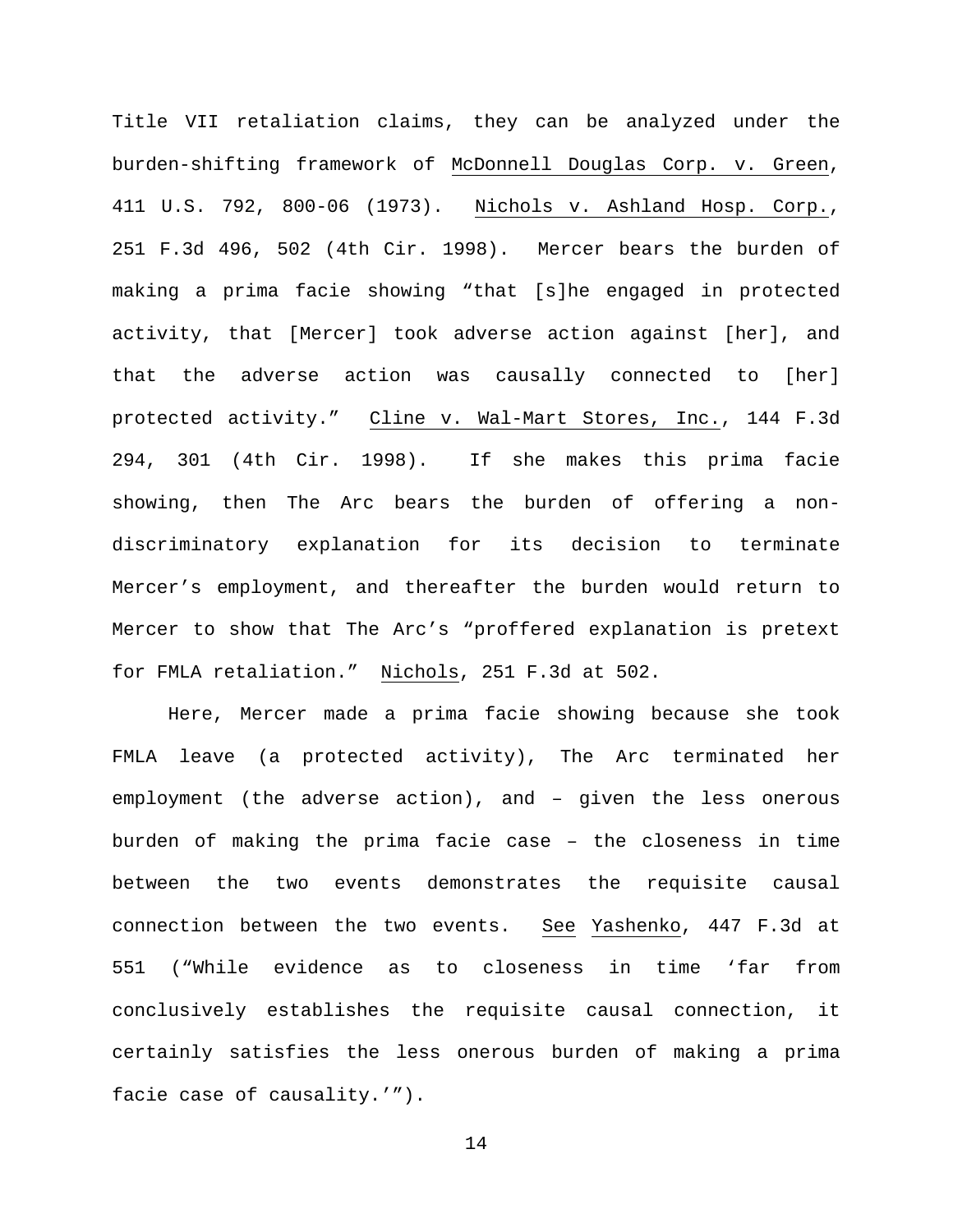The district court held that The Arc "presented undisputed evidence that it fired [Mercer] for her unsatisfactory work performance," and that Mercer had "not satisfied her burden to establish that [The Arc's] proffered explanation is pretext for FMLA retaliation." (J.A. 48 (internal quotation marks omitted).) Mercer challenges that conclusion on several grounds.

At the outset, Mercer contends that the district court erred by "not consider[ing] or even mention[ing] any of" her evidence contradicting The Arc's allegations as to her poor performance. (Appellant's Opening Br. 38.) On this factual point Mercer is simply incorrect. The district court's opinion delineates the proper standard of review for summary judgment, recites the largely uncontested facts in Mercer's favor, and it expressly quotes and cites Mercer's affidavit as part of its analysis. (E.g., J.A. 43, 45.) There is no basis on this record to believe the district court ignored Mercer's evidence in deciding the case.

Next, Mercer contends that the district court erred in concluding she had not demonstrated pretext because she "presented evidence that raised beyond a level of speculation the likelihood that [The Arc's] stated reasons for terminating [Mercer] was a pretext for FMLA . . . retaliation." (Appellant's Opening Br. 53.) As support, she points to the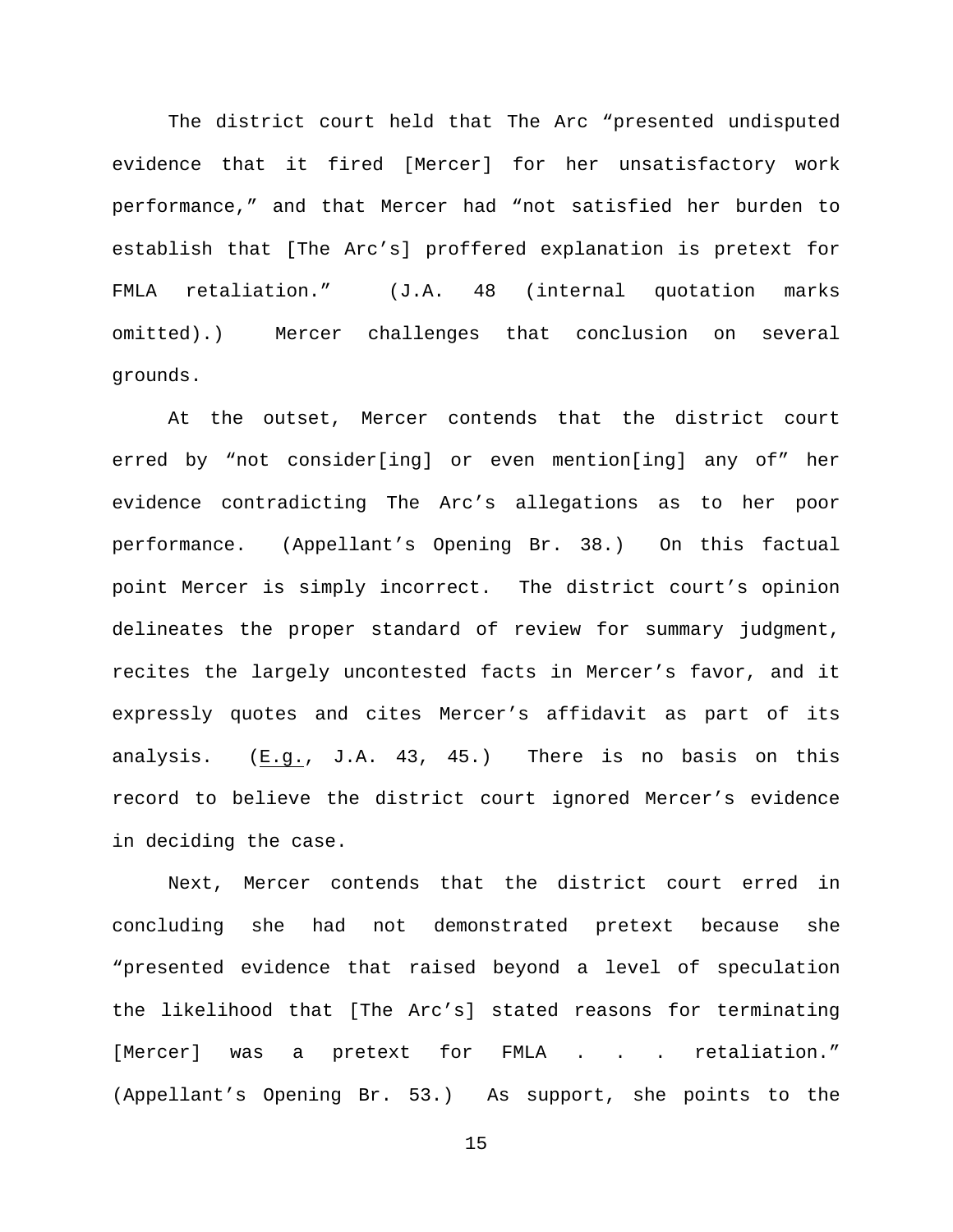timing of her leave and the termination of her employment, her prior satisfactory performance reviews, purported shifts in The Arc's explanation for why it was terminating her employment, and her own assessment that she adequately performed her job and was not responsible for any lapses in clients' benefits.

Mercer has failed to show the district court erred in holding that she had not demonstrated pretext. As discussed in the context of Mercer's interference claim, while timing is a factor in assessing whether an employer's explanation is pretextual, it is not usually independently sufficient to create a triable issue of fact. See Simpson, 559 F.3d at 713. Similarly, the fact that Mercer received satisfactory performance reviews prior to her FMLA leave is not sufficient to create a genuine issue of material fact in this case. The Arc points to evidence it learned after Mercer's most recent performance review as the performance-related reason for its decision to terminate her employment. The Arc's assessment of her performance prior to it learning this new information does not call into question the legitimacy of its proffered explanation.

Nor can Mercer demonstrate the inference of pretext arising from "shifting justifications" given for The Arc's decision to terminate her employment. This Court has recognized that an employer's giving different justifications at different times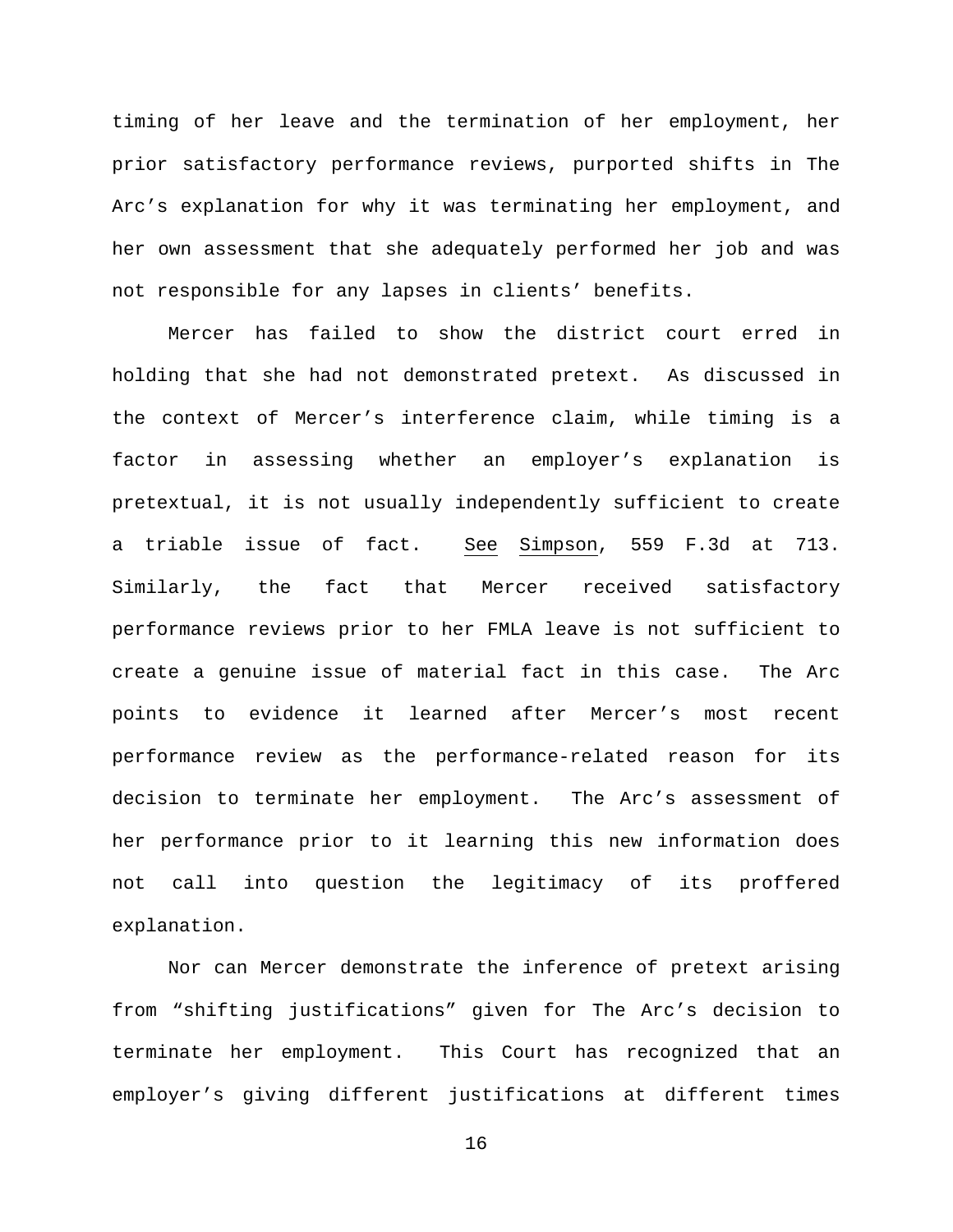was probative of pretext, particularly where those reasons were "arguably inconsistent explanations" "developed over time to counter the evidence suggesting discrimination." E.E.O.C. v. Sears Roebuck & Co., 243 F.3d 846, 853 (4th Cir. 2001). But the record does not support such an inference in this case. While the words used have varied and the examples given have become more specific than Mercer's initial temporary administrative leave letter, the reason The Arc has provided from that point to her termination of employment letter through litigation has been consistent. On February 22, 2011, The Arc placed Mercer on administrative leave "due to unsatisfactory job performance and incomplete paperwork." (J.A. 28.) The March 23, 2011 letter terminating Mercer's employment cited "unsatisfactory job performance." (J.A. 31.) And The Arc's human resources director provided an affidavit accompanying the motion for summary judgment alleging in greater detail the basis for its investigation into Mercer's job performance and its conclusion that she "had grossly deviated from her job's requirements by failing to obtain and maintain Food Stamp benefits for 99 of the 160 [clients] in [The Arc's] program." (J.A. 17.) This record does not support Mercer's contention that an inference of pretext can be drawn in this case.

Lastly, Mercer points to her own assessment of her job performance, what The Arc's legitimate expectations of her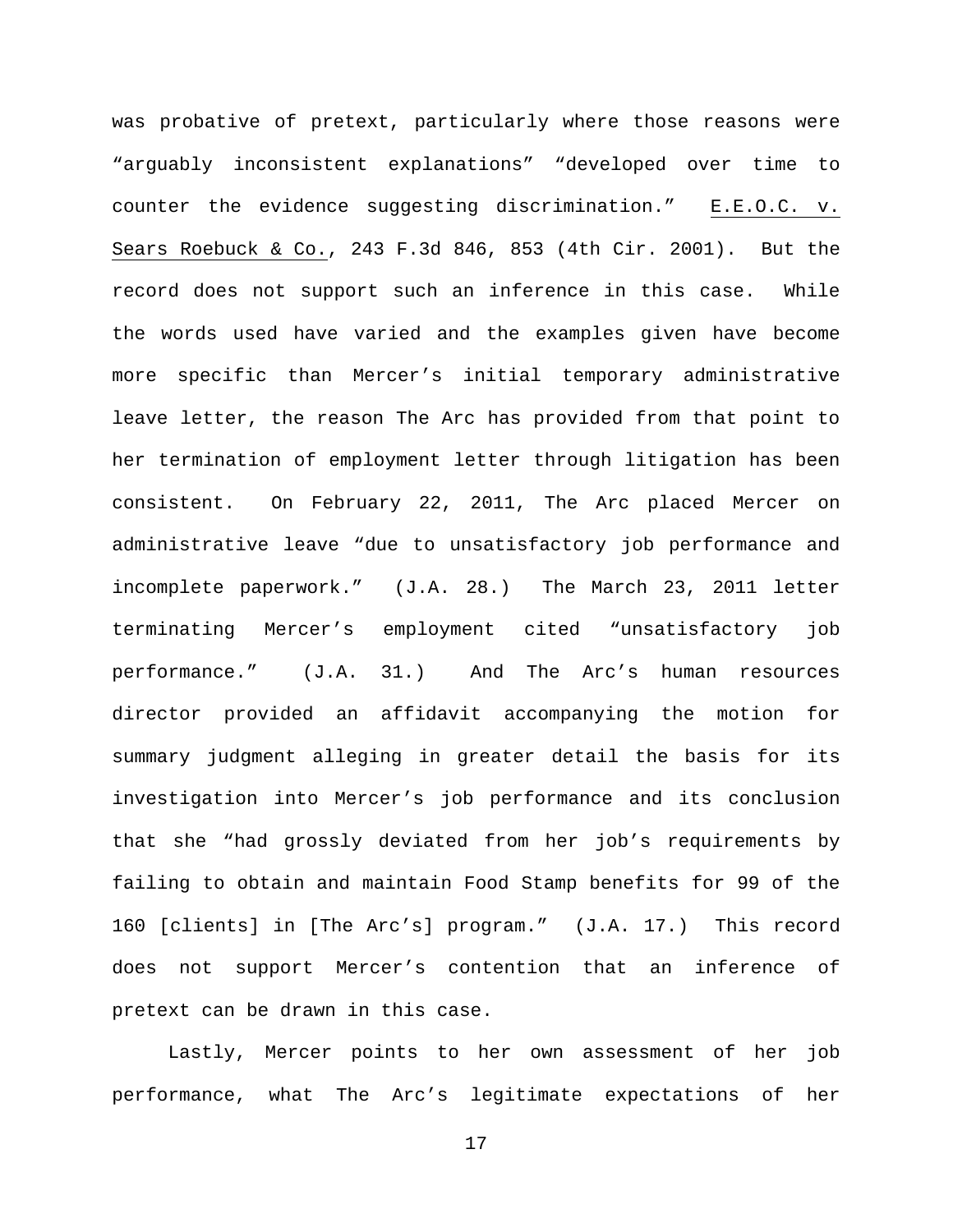should have been, and the nature of renewing client benefits as reasons why the Court should view The Arc's proffered rationale for its decision to terminate her employment as pretext. In reviewing whether an employer's decision is unlawful, the Court's task is not "to decide whether the reason [for termination of employment] was wise, fair, or even correct, ultimately, so long as it truly was the reason for [the decision]." Laing, 703 F.3d at 722 (internal quotation marks omitted). On this point, Mercer's affidavit does no more than demonstrate "the unexceptional fact that she disagrees with the outcome of [The Arc's] investigation." Id. It does not prove that The Arc's investigation or proffered reason for deciding to terminate her employment was not the real reason for its action. See id. Consequently, Mercer's evidence does not create a genuine issue of material fact as to whether The Arc's proffered explanation for terminating her employment was merely pretext for retaliation.

# C.

The final issue Mercer raises on appeal is that the district court erred in dismissing her claims before she had the opportunity to conduct discovery. She asserts that because she "alleged sufficient facts to support her claims [she] should be allowed the opportunity to conduct discovery in order to test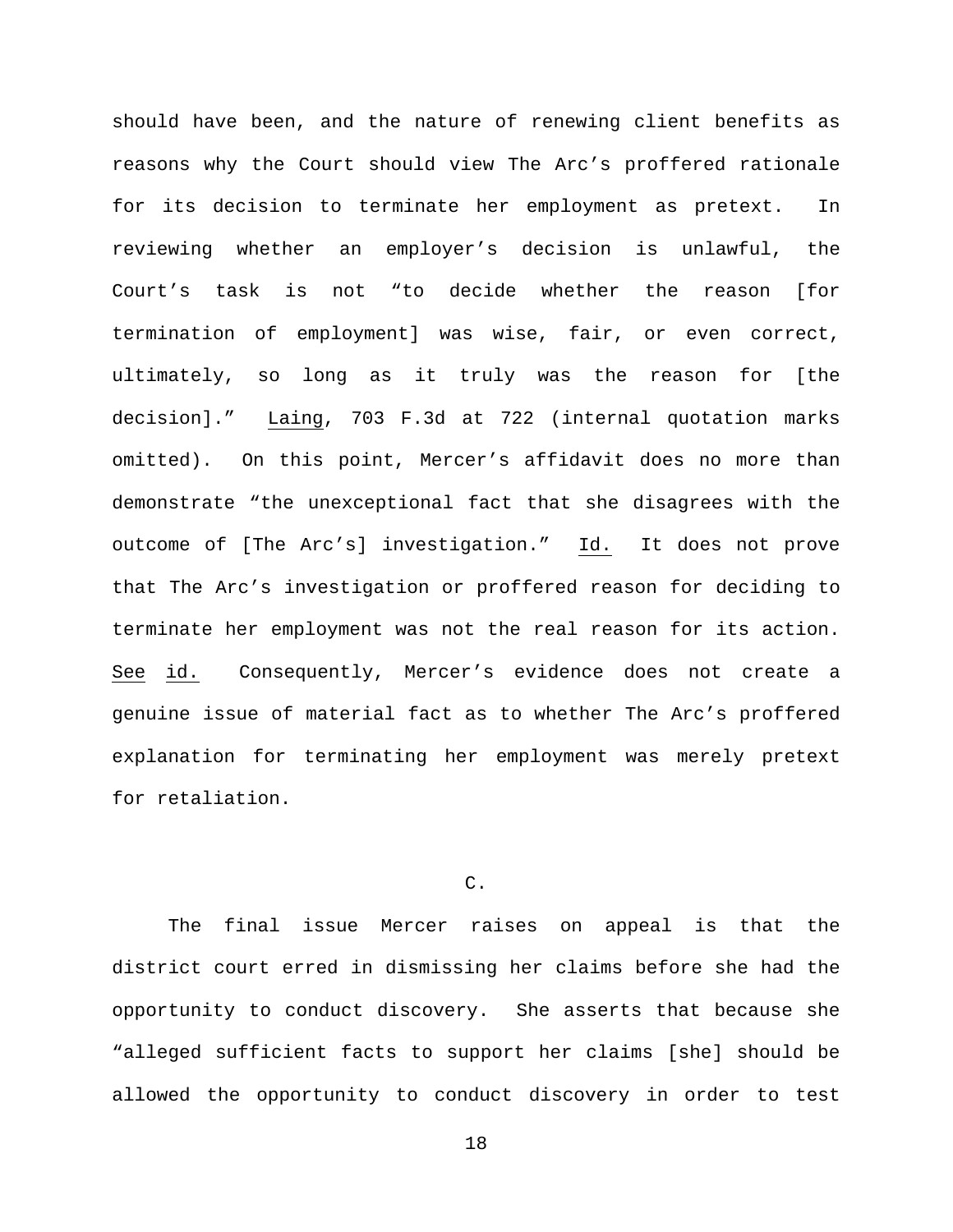the veracity of [the witness's] statements and to investigate all of the facts of this case." (Appellant's Opening Br. 55.)

Mercer is correct that summary judgment is generally "appropriate only after adequate time for discovery." Evans v. Technologies Applications & Serv. Co., 80 F.3d 954, 961 (4th Cir. 1996). We have previously indicated that we "place great weight on the [Federal Rule of Civil Procedure] Rule [56(d)] affidavit, believing that a party may not simply assert in its brief that discovery was necessary and thereby overturn summary judgment when it failed to comply with the requirements of Rule [56(d)] to set out reasons for the need for discovery in an affidavit." <u>Id.</u> at 961 (internal quotations marks omitted).<sup>[5](#page-18-0)</sup> The district court record shows that Mercer failed to file an affidavit pursuant to Federal Rule of Civil Procedure 56(d) providing specific reasons why discovery was necessary in order to adequately oppose The Arc's motion for summary judgment. And while Mercer's memorandum opposing summary judgment devoted the equivalent of one page asserting that more discovery was needed

<span id="page-18-0"></span> <sup>5</sup> Former Federal Rule of Civil Procedure 56(f) is now located at Federal Rule of Civil Procedure 56(d). The provision states that "[i]f a nonmovant shows by affidavit or declaration that, for specified reasons, it cannot present facts essential to justify its opposition, the court may: (1) defer considering the motion or deny it; (2) allow time to obtain affidavits or declarations or to take discovery; or (3) issue any other appropriate order."